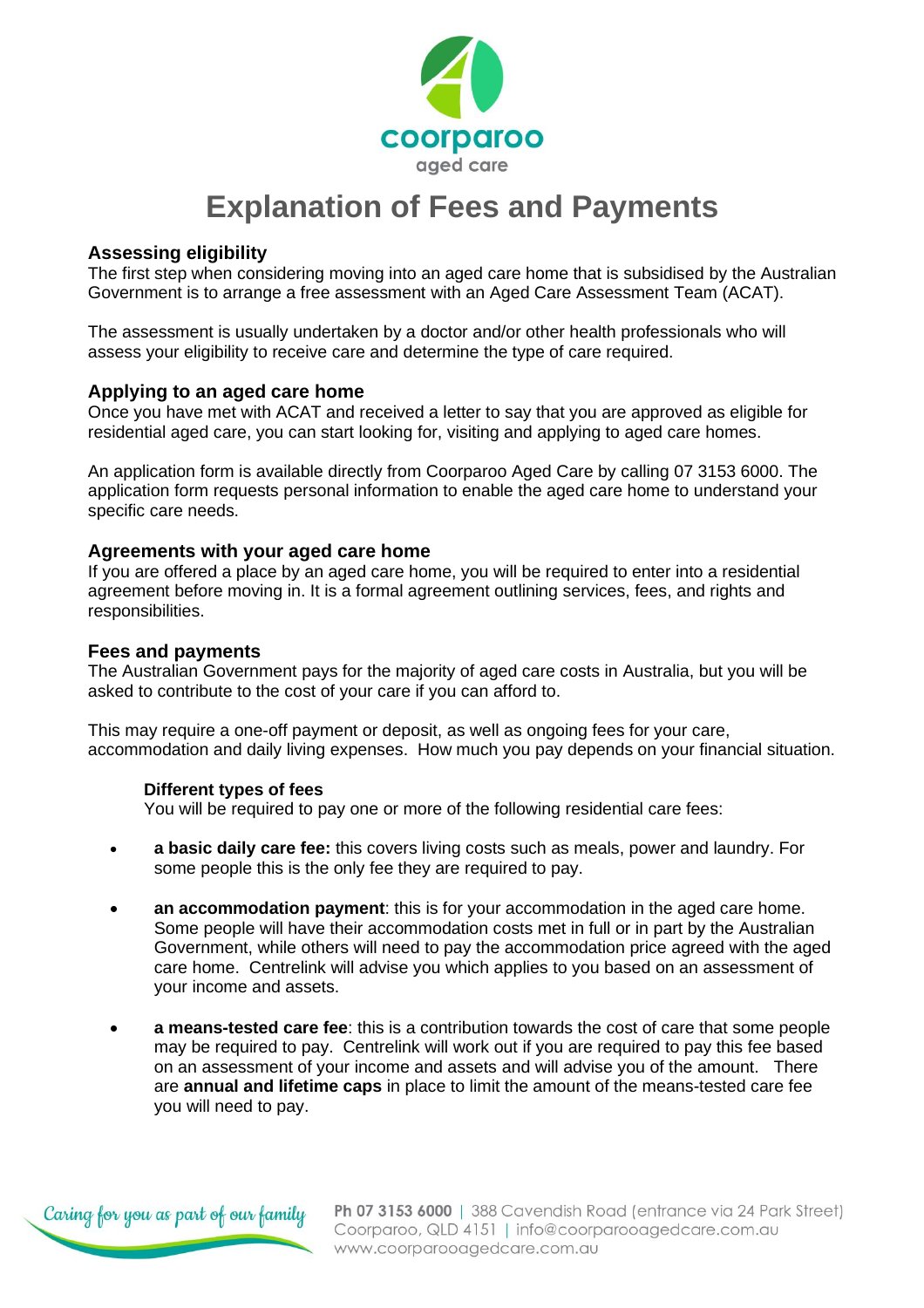

# **Accommodation Payment Options**

Residents can choose to pay for their accommodation by a refundable accommodation deposit, a daily accommodation payment, or a combination of both. A refundable accommodation deposit is paid as a lump sum amount.

The daily accommodation payment accrues daily and is paid periodically for example monthly. A combination payment includes both a partial lump sum and daily accommodation payments.

## **Refundable Accommodation Deposit (RAD)**

A refundable accommodation deposit is a lump sum payment by a resident for entry into an aged care home and is like an interest free loan to Coorparoo Aged Care. RAD amounts are published on [www.myagedcare.gov.au](http://www.myagedcare.gov.au/) or [www.coorparooagedcare.com.au.](http://www.coorparooagedcare.com.au/) RAD amounts vary and are dependent on factors such as room type, features and availability. The amount you are asked to pay in the form of a RAD may also be restricted by the level of your assets.

A resident has up to six months from the date of entry to pay the RAD. Interest will be calculated on unpaid RAD's at the current government legislated interest rate from the admission date.

The RAD is fully refunded when a resident leaves the home (less any amounts you have agreed to have deducted).

A RAD will be refunded within 14 days from the date of discharge, or on the date of discharge if sufficient notice has been provided. If a resident is deceased, the RAD will be refunded within 14 days of receipt of a certified copy of probate.

## **Daily Accommodation Payment (DAP)**

A daily accommodation payment is similar to a rental-type payment system. The resident can choose to pay as a daily payment instead of, or in combination with a RAD.

You may also be required to pay a DAP if the amount of RAD that you are able to pay is limited by your assets.

The DAP is calculated by multiplying the RAD (or the unpaid portion of the RAD) by the interest rate set by the government (currently 4.07% per annum) / 365 days (/100). For example,

\$450,000 x 4.07%

365 / 100 = \$50.18 DAP per day

Or a combination payment at 50% of the price by the RAD at \$225,000 and 50% of the price by the DAP at \$25.09 per day.

This Maximum Permissible Interest Rate (MPIR) is effective from 1 April 2022 and is reviewed quarterly by the government. However, the rate that will apply to you will be fixed from your date of entry to the home.

These payments are not refundable when you leave the home.